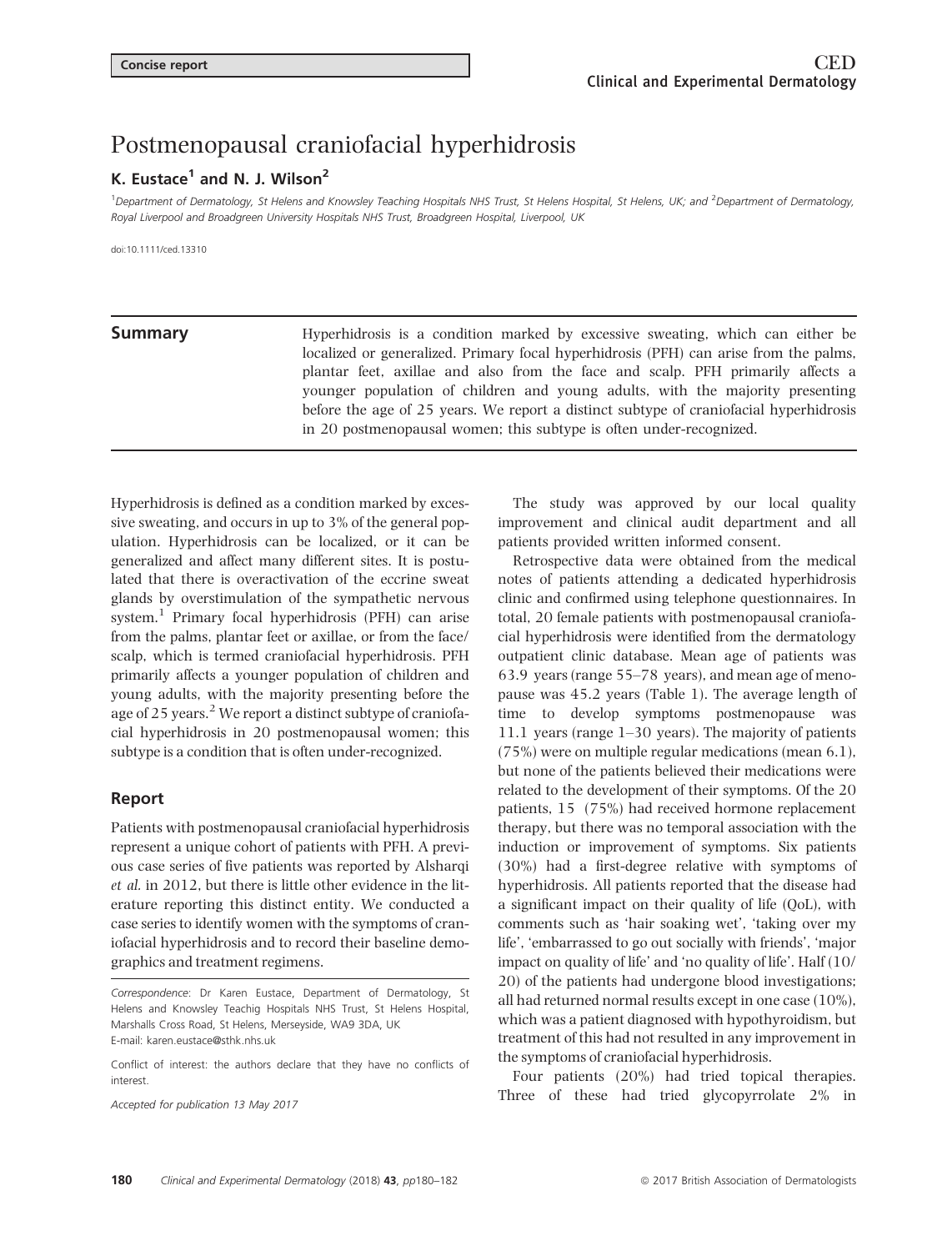cetomacrogol cream; two had noticed a partial response, while the other had experienced no clinical response. The fourth patient had tried topical aluminium chloride, also with no clinical response.

All 20 patients had tried oral anticholinergic agents. Five patients had tried propantheline prescribed by their general practitioner before referral to the hyperhidrosis clinic, with no improvement in their symptoms. One patient had tried clonidine, also prescribed in the community, with no improvement documented. Glycopyrrolate was administered in the Hyperhidrosis clinic to 19 patients, at initial doses of 1 mg once daily, which was then titrated up to a maximum dose of 8 mg daily, depending on patient response and tolerance of adverse effects (AEs). Oxybutinin (modified release) was given to four patients at doses of 10– 30 mg daily. Overall, 18 (90%) of the 20 patients had a good improvement in their symptoms, while 6/ 20 (30%) had a complete response to anti-cholinergic therapy and  $2/20$  (10%) had no improvement. AEs were documented for 17/20 (85%); 14/17 (82%) experienced a dry mouth, resulting in 2 (15%) discontinuing treatment as a result, while 3/17 (18%) had nausea, with 2 of these patients discontinuing treatment due to this.

Eleven patients (55%) were given botulinum toxin type A (BTXA) injections (100 U in 4 mL of normal saline). Injections were 0.1 m, administered intradermally as spaced injections over the areas where the patient reported sweating, typically the hairline and nape of the neck. There were no associated muscular AEs observed. Of the 11 patients, 7 (64%) noticed a complete response in their symptoms and reported it as 'life-changing', and only 4 (36%) had no improvement. The mean duration of response lasted on average 5.33 months (2–9 months), and no AEs were reported. In two patients, the condition was resistant to all treatments (Table 2), and they subsequently underwent endoscopic thoracic sympathectomy (ETS) as a last-resort treatment. Both patients noted a marked improvement in their symptoms of craniofacial hyperhidrosis, but one patient experienced generalized compensatory hyperhidrosis.

The symptoms of PFH can be disabling and lead to impaired QoL. Braganca et al. reported their findings of anxiety and depression in 197 patients, and found that there was an increase in the rates of anxiety in this patient cohort compared with the general population. These rates of anxiety were seen to be higher in those with mild and moderate disease as opposed to those with severe disease.<sup>3</sup> These findings correlate with our study, as we found all patients felt that their **Table 1** Patient demographics  $(n = 20)$ .

| Parameter                       | Result       |  |
|---------------------------------|--------------|--|
| Age, years, mean (range)        | 63.9 (55-78) |  |
| Mean age of menopause, years    | 45.2         |  |
| Family history of hyperhidrosis | 6(30)        |  |
| Smoking status                  |              |  |
| Life long nonsmoker             | 3(15)        |  |
| Current smoker                  | 6(30)        |  |
| Ex-smoker                       | 11(55)       |  |
| Drinks alcohol                  | 11 (55)      |  |

**Table 2** Response to treatment  $(n = 20)$ .

|                                                                 | Treated<br>patients          | Response             |                        |                        |
|-----------------------------------------------------------------|------------------------------|----------------------|------------------------|------------------------|
|                                                                 |                              | Complete             | Partial                | Nο                     |
| Topical treatment<br>Glycopyrrolate*<br>AC.<br>Other treatments | 4(20)<br>3(75)<br>1(25)      | 0<br>0<br>O          | O<br>2(66.6)<br>O      | 0<br>1(33.3)<br>1(100) |
| OAC.<br><b>BTXA</b><br>ETS                                      | 20 (100)<br>11 (55)<br>2(10) | 6(30)<br>7(64%)<br>0 | 12 (60)<br>0<br>2(100) | 2(10)<br>4(36)<br>0    |

AC, aluminium chloride; BTXA, botulinum toxin type A; ETS, endoscopic thoracic sympathectomy; OAC, oral anticholinergic. \*2% in cetomacrogol cream.

symptoms impacted greatly on their QoL. They felt self-conscious and demonstrated symptoms of anxiety when faced with social situations.

A systematic review published by Nicholas et al. reported the limited prevalence of high-quality studies looking at treatment options for primary craniofacial hyperhidrosis. They concluded by recommending topical glycopyrrolate as first-line treatment, as it was associated with a high efficacy rate of 96% and overall was well tolerated. In terms of anticholinergic therapy, they recommended oral oxybutynin because of its high efficacy rates of 80–100%, but associated with this, AEs were reported by 76–83.6% of patients. BTXA was also recommended because of its high success rate, with median response rates lasting  $5-6$  months,<sup>4</sup> which is comparable with the findings of our case series.

The cause of PFH is still unknown. Excess sweating and flushing is commonly seen in perimenopausal and menopausal women. This can be explained by an imbalance of the temperature-regulating system, resulting from an interplay of declining oestrogen levels, endorphins and 5-hydroxytryptamine (5-HT), and an increase in 5-HT receptors and subsequent